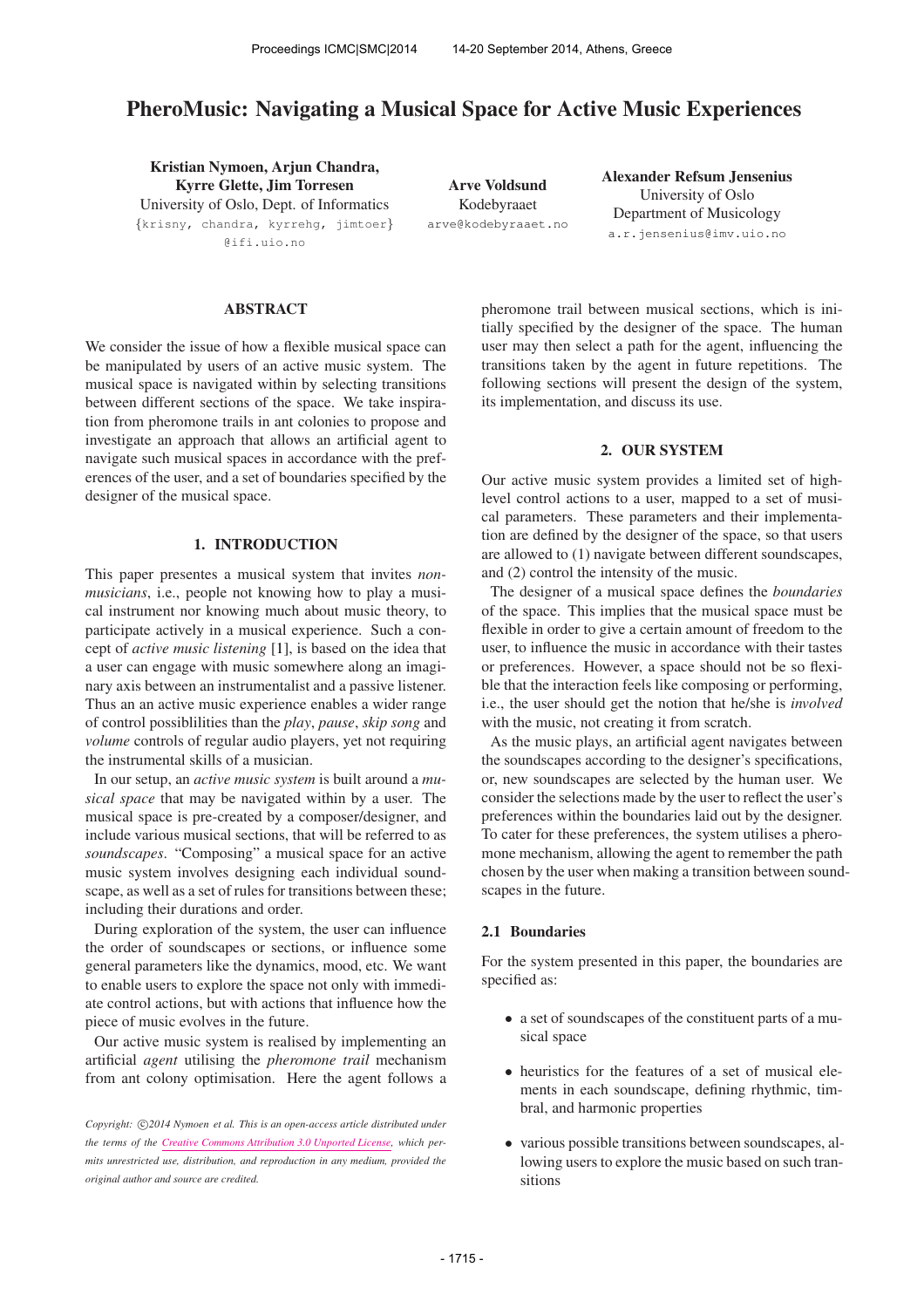• a mapping of the control parameter *intensity* to a set of musical parameters, providing the user with one control dimension within each soundscape

In our system, each individual soundscape with its musical elements and heuristics has been implemented in Max. The pheromone-inspired approach for both automated and user-defined transitioning between soundscapes, including the boundaries for these transitions has been implemented in Processing. A video example showing the system in action is available online.<sup>1</sup> The various components of our system are described more in detail below.

## 2.2 Soundscapes

Soundscapes are the main parts of the musical space. In principle, a soundscape could consist of any type of electronic sound generation, not limited to any particular synthesis technique or genre. The soundscapes in our prototype make up one particular musical space, and is based on subtractive synthesis using white noise, envelopes, and resonant filters. A complete specification of each soundscape is beyond the scope of this paper, however, we will provide an overview of the sound synthesis patch.

The demo example shown in the included video consists of four main components: percussion, bass drone, melody, and DAFX, all driven by one phasor∼ object in Max. At various subdivisions of the phasor's output, sounds are triggered by multiplying an envelope with white noise passed through resonant filters. Each soundscape has a defined set of parameters, such as:

- filter gains, bandwidths, and centre frequencies
- envelope attack and decay slopes
- thresholds for triggering percussive/melodic tones
- a range of available tones to be played
- harmonic progressions
- tempo
- number of subdivisions in the triggering mechanism

Some parameters have fixed values in certain soundscapes, while a range of possible values, ultimately controlled by the user through the *intensity* parameter, is defined in other soundscapes. As non-musicians are the target group of our system, intensity is the only control parameter made available to the user. The mapping is one-to-many, or in other words, a single control dimension is used to manipulate a large range of synthesiser parameters in each soundscape, as defined by the designer of the musical space.

# 2.3 Transition Table

Table 1 depicts a *transition table*, representing the strength values of the link between any two soundscapes. The musical designer defines how likely it is for a transition to occur from one soundscape to another. The rows refer to soundscapes where the transition starts, and the columns to soundscapes towards which the transition happens. In other words, the columns represent the next soundscape in

Table 1. Example of a transition table for a musical space with five soundscapes

|                         | -                       | $\overline{2}$ | $\mathbf{3}$ |   |
|-------------------------|-------------------------|----------------|--------------|---|
|                         | $\overline{\mathbf{3}}$ | $-1$           | $-1$         | 3 |
| $\mathbf{2}$            |                         | $\overline{2}$ |              |   |
| 3 <sup>7</sup>          |                         |                |              |   |
| $\overline{\mathbf{4}}$ |                         | $\Omega$       |              |   |
| 5 <sup>1</sup>          | $\overline{1}$          |                |              |   |

sequence from the soundscape in any row. The idea is to allow the designer to define a piece of music that is flexible even without user influence, having the artificial agent choose between different soundscapes. For instance, if the soundscapes refer to sections of a pop song, the designer may specify that transitions should be from a verse to prechorus and from prechorus to chorus, and that a transition directly from a verse to a chorus is less likely to occur.

Together with other specifics mentioned in Sections 2.1 and 2.2, the transition table with specified values completes our specification of the boundaries defined for the musical space. This table is used to initialise a *transition graph*, which we cover next.

#### 2.4 Transition Graph

Figure 1 shows an example of a soundscape *transition graph*, in this case with seven soundscapes. It is a directed graph with loops, where nodes in the graph represent soundscapes. Each node in the graph connects with every other node and itself, via a link. The links in the graph represent transitions from one soundscape to the other. These links have an associated strength value, the thickness indicating this strength. Graphs are initialised using transition tables, as mentioned in Section 2.3. As such, navigating the composition amounts to navigating this graph in accordance with the designer's predefined boundaries.



Figure 1. Nodes and links on a transition graph in a musical space with seven soundscapes

<sup>1</sup> <http://vimeo.com/89418486>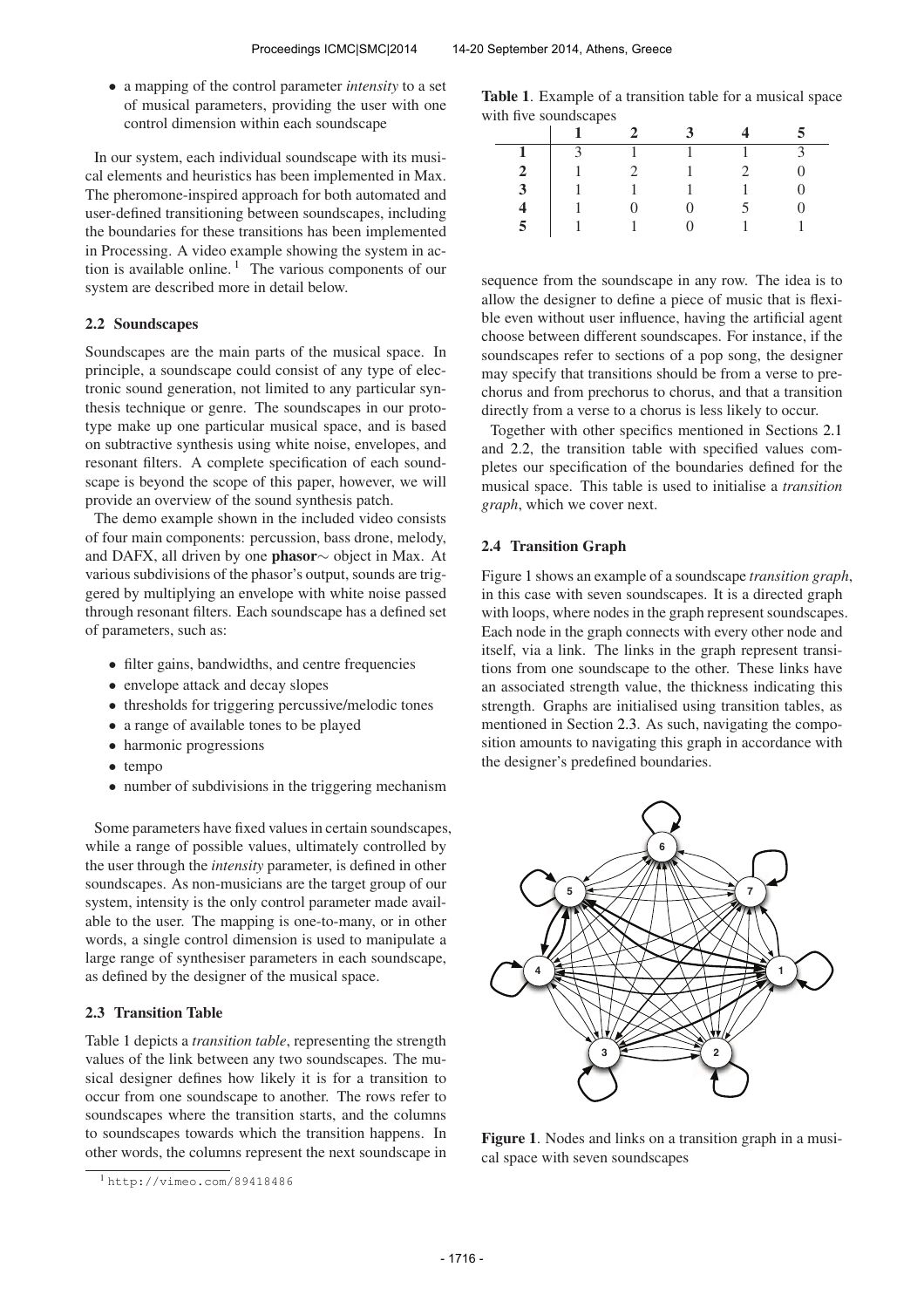#### 2.5 Navigating the Graph

The flexibility in the musical space that is laid out in this paper requires a mechanism for making transitions between the different soundscapes. While the user may be the one deciding the order of soundscapes according to his/her preferences, the active music piece should still continue when the user does not control the system, and transitions should be made according to the user's preferences. To achieve this, we take inspiration from the pheromone mechanism in ant colony optimisation, and let an artifical agent (ant) follow a pheromone trail between soundscapes.

To the best of our knowledge, ant colony inspired musical systems were first introduced in 2004 [2]. So far, the two main focuses in previous work have been the use of artificial ant colonies for automated music generation [3] and as enablers for automatic accompaniment for people with disabilities [4, 5]. The user interaction essentially involved assisting the ant colony to prevent the music from stagnating [4], while our approach in this paper invites the user to actively influence the coming transitions between musical sections. There has also been a lot of research in the past with regard to automated music generation, which makes use of tables similar to the one presented in Section 2.3, the case in point being Markov chains [6]. Although we use the notion of pheromone trails from ant colonies in our system, we focus on how the agent may cooperate with, and cater for the preferences of, the user within the pre-designed musical space, as opposed to automation of music generation or as enabling accompaniment.

The transition graph may be navigated by an agent based on the strength of the links between the nodes, in accordance with some *behavioural rule*. Given a soundscape and all the links that lead to the remaining soundscapes on the graph from this soundscape, we consider transforming the strength values of the links into probabilities of these links getting selected, thus the probability of selecting one of the soundscapes to be the next in the navigation sequence. The probability  $p_{ij}$  of choosing a soundscape  $j$ after  $i$ , is given by,

$$
p_{ij} = \frac{\tau_{ij}}{\sum_{k=1}^{N} \tau_{ik}}
$$

where  $\tau_{ik}$  denotes the strength of the link between soundscapes  $\imath$  and  $k$ , and  $N$  is the total number of soundscapes the transition graph is composed of.

Thus, the agent navigates the graph based on this behavioural rule. As such, the stronger the link between two soundscapes, the more likely it is that this link will be chosen and traversed by the agent. The traversal of this link takes the agent to the next soundscape. The graph, the strength values for links, which are initialised using the transition table, and the traversal of the graph between soundscapes by the agent using its behavioural rule, provides a way for the agent to explore the active music space.

The agent should exercise the preferences of the user whilst navigating the graph. This would then warrant for the agent to memorise the choices that the user makes as it navigates. This memory is what we want the system to maintain. This is to have the system remember preferred navigation paths

within the musical space, for the agent to not have to explore the space again from scratch, if it intends to revisit the preferred paths.

We want the system to allow for freedom of musical expression such that the preferences of the user are autonomously elicited and catered for, as compared with what would be available with a graph with fixed strength values laid out by a desinger. We provide for this freedom by making it possible for the system to have the strength values over the links on the graph be updated in real time.

We take inspiration from the notion behind pheromone trails in ant colonies to design the link update mechanism. In nature, an ant, when foraging for food, leaves behind some pheromones along the path, which acts as a form of memory that may be sensed by the same or other ants to evaluate the possibility of going along this path. The more a path is taken, the more pheromone get deposited along the path. The stronger the presence of pheromone along a path, the more likely it is that the said path gets taken. Over time, a fraction of the pheromone present on the path necessarily evaporates as well. We utilise this basic principle within our system for user preference elicitation.

Every time a user makes a selection in the navigation of a sequence of soundscapes, a pheromone trail gets updated in the form of strengthening of the links from one soundscape to the next. Moreover, each time a transition is made, a fraction of the pheromone on every link on the graph necessarily evaporates. This link strength update mechanism can be written as

$$
\tau_{ij} = \begin{cases}\n(1 - \rho)\tau_{ij} & \text{if link not selected by user} \\
(1 - \rho)\tau_{ij} + \Delta & \text{if link selected by user}\n\end{cases}
$$

Thus, the link that is traversed has a positive value  $\Delta \in \mathbb{R}$ added to it. And, the links between the nodes necessarily have their strength decreased over time at a rate given by  $\rho \in [0.0, 1.0]$ , known as the *evaporation rate*.

With such a link strength update mechanism in place, if the user chooses a link, which initially was deemed a weak transition by the designer, this link becomes stronger by a value  $\Delta$ . Over time, if this link is chosen over and over again, the strength of this link will increase. We assume such an increase in strength to reflect preference on the part of the user, for that particular transition. This allows for the sequence of soundscapes that gets navigated to have the possibility to easily be reproduced, if indeed preferred by the user. For transitions that might not get selected by the user much, the strength of the link associated with such transitions will decrease over time. The evaporation of link strengths thus allows for the system helping to forget unfavourable transitions.

We further consider using the transition table specified by the desinger (Section 2.3) as determining one of the boundaries for the system. We do so by having the link strengths in the graph thresholded to these transition table values. As such, the link strengths are not allowed to evaporate below the values in the transition table used for initialisation of the graphs.